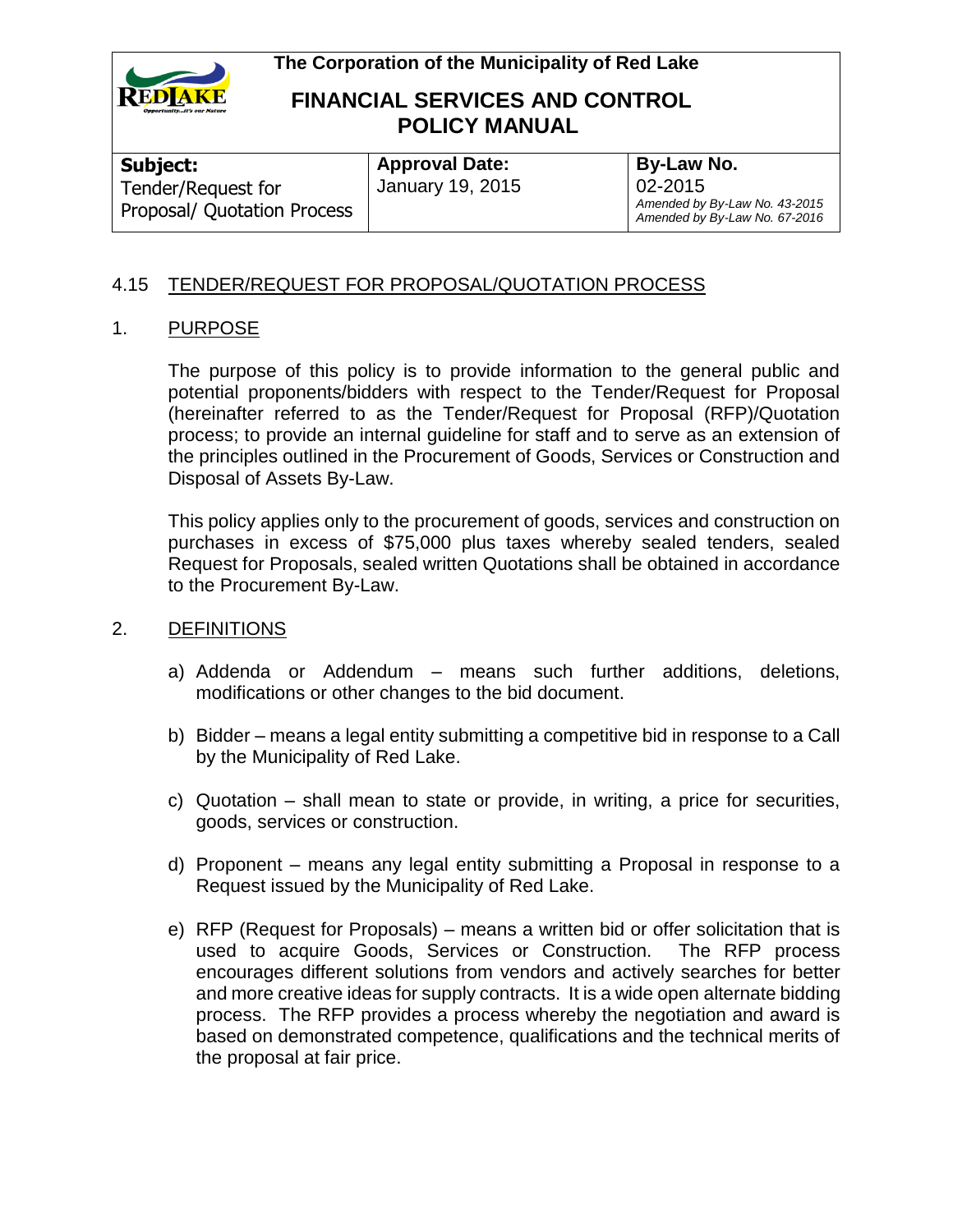

## **FINANCIAL SERVICES AND CONTROL POLICY MANUAL**

| Subject:                    | <b>Approval Date:</b> | By-Law No.                                                     |
|-----------------------------|-----------------------|----------------------------------------------------------------|
| Tender/Request for          | January 19, 2015      | $02 - 2015$                                                    |
| Proposal/ Quotation Process |                       | Amended by By-Law No. 43-2015<br>Amended by By-Law No. 67-2016 |

f) Tender – shall mean a publicly advertised bid or offer of solicitation with a formal bid or offer, in writing, based on tender documents outlining specifications, materials, description and quantities, security, insurance, completion date, etc.

### 3. ADVERTISING

All Tender/RFP Calls shall be advertised in the Municipal Newsletter and on the Municipal Website. Tender/RFP Calls may be advertised in local and regional newspapers, and/or trade newspapers and publications, and/or bid publication and distribution websites (ie. Biddingo, MERX etc.)

Quotation Calls may be advertised at the discretion of the Requisitioning Department Head.

The Requisitioning Department Head should allow for a minimum of two weeks advertising for the bid project.

#### 4. DISTRIBUTION

Packages may be picked up in person at the Clerk's Office during regular business hours, forwarded by email in PDF format or downloaded via the municipal website at [www.redlake.ca.](http://www.redlake.ca/) Packages will not be faxed.

A *Registration Form* shall be completed in order to register proponents/bidders. This will guarantee notification of addendums (if any), and provide the ability to ask questions related to the bid document. Those who do not complete a *Registration Form* are responsible for obtaining all addendums associated with the project. The Municipality of Red Lake will not be responsible for misinformed proponents/bidders who neglect to complete this form.

The *Registration Form* shall be returned immediately to the Clerk's Office via in person, email or fax.

#### 5. CONTENTS

Tender/RFP/Quotation documents will be prepared by and in accordance to the Requisitioning Department and forwarded to the Clerk's office for distribution. Added to the document will be a *General Instruction Sheet, Registration Form* and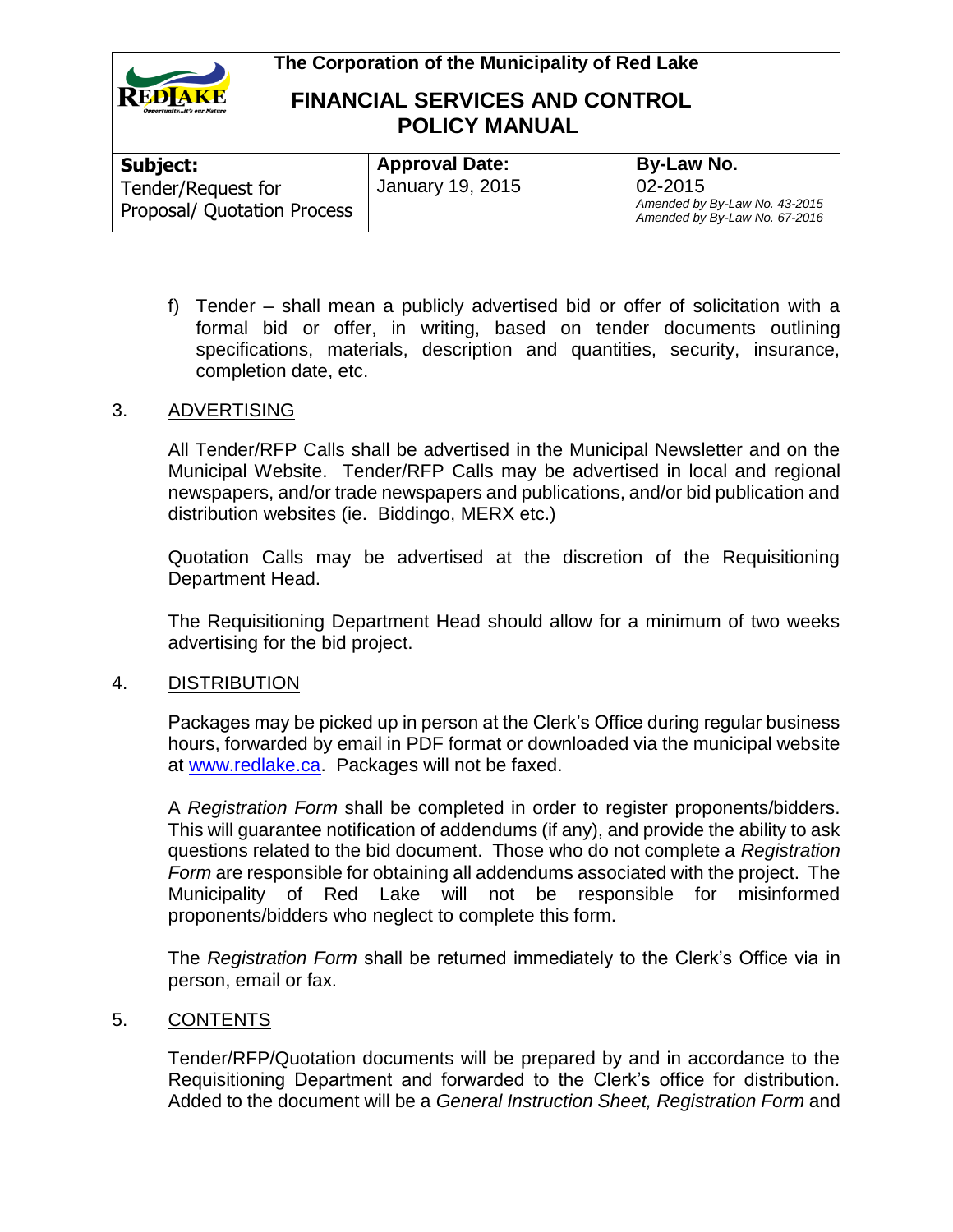

# **FINANCIAL SERVICES AND CONTROL POLICY MANUAL**

| Subject:                    |                                           |
|-----------------------------|-------------------------------------------|
| Tender/Request for          | <b>Approval Date:</b><br>January 19, 2015 |
| Proposal/ Quotation Process |                                           |

**By-Law No.** 02-2015 *Amended by By-Law No. 43-2015 Amended by By-Law No. 67-2016*

*Tender/RFP/Quotation Process Policy,* which will comprise the all encompassing "package".

### 6. SUBMISSION

Two (2) original copies of the bid document must be received by the Clerk's office, unless the bid document specifies otherwise, and must be in a **sealed envelope**, with the contents of the envelope clearly marked. The Clerk's office may provide a pre-supplied label.

Submissions must be legible, written in ink or typed, with the unit price for the item(s) required and other entries clearly shown, unless the bid document permits otherwise.

Bid documents must not be restricted by any statement added to the bid document or a covering letter, or must not have alterations.

Adjustments by telephone, fax, letter or email for a bid document already received will not be considered. The proponent/bidder desiring to make adjustments to a bid document must withdraw the submission and supersede it with a new submission before the closing date and time.

Erasures, overwriting or strike outs will render the submission null and void.

#### 7. RECEIVING

Acceptance of bid documents will close at the time and date specified in the Tender/RFP/Quotation bid document.

The Municipality will not receive bid documents via fax or email. In the event that a submission is received by mail and the outer envelope is inadvertently opened by Clerk's office staff, the envelope shall be resealed and a note will be attached to the envelope explaining same and signed by the individual.

The Clerk's office will maintain a running list of submissions, to be kept up to date as time permits. The list of submissions and how many submissions have been received shall remain confidential until the opening, at which time information shall be disclosed in accordance to the Procurement of Goods, Services or Construction and Disposal of Assets By-Law.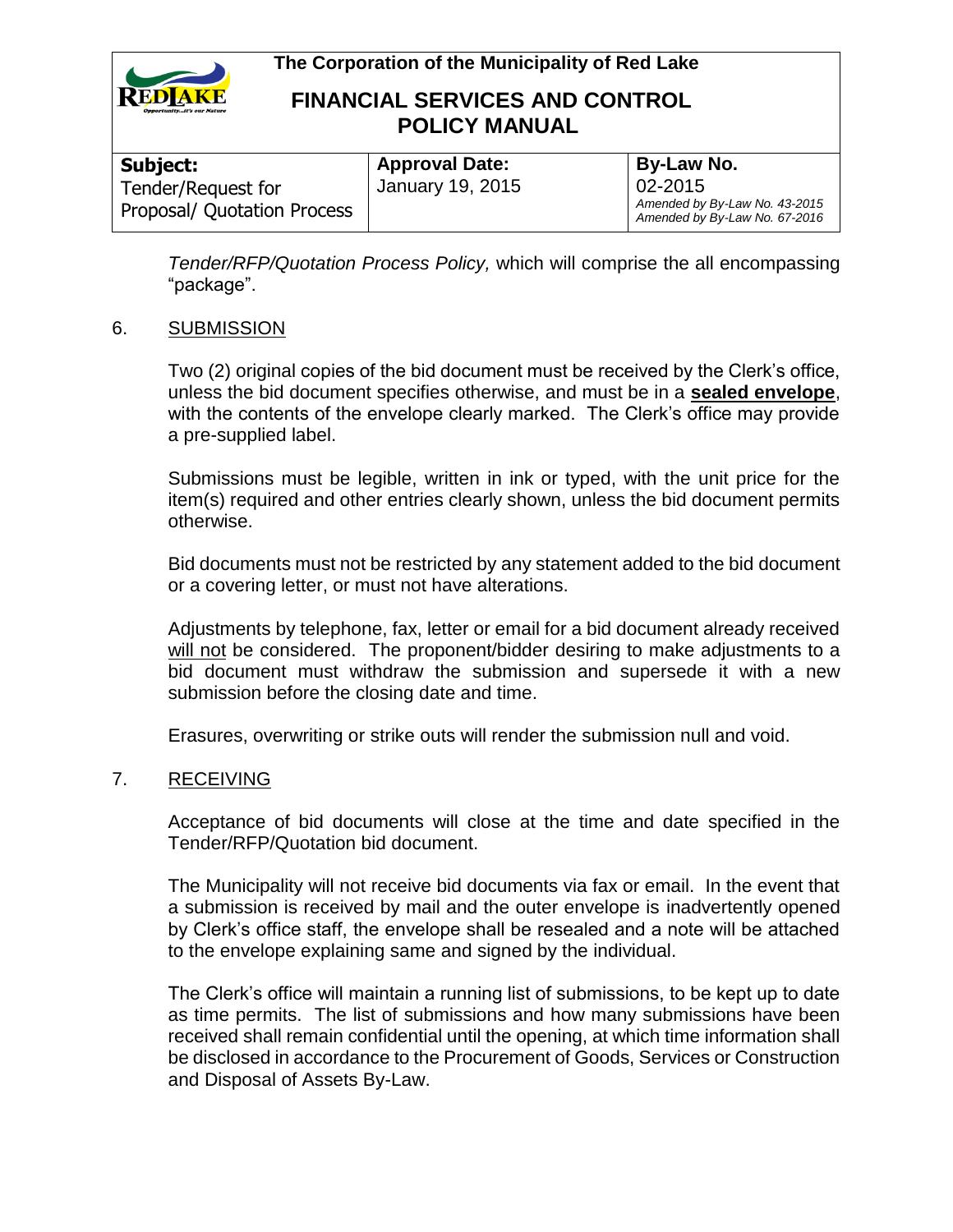

## **FINANCIAL SERVICES AND CONTROL POLICY MANUAL**

| Subject:                    | <b>Approval Date:</b> | By-Law No.                                                     |
|-----------------------------|-----------------------|----------------------------------------------------------------|
| Tender/Request for          | January 19, 2015      | 02-2015                                                        |
| Proposal/ Quotation Process |                       | Amended by By-Law No. 43-2015<br>Amended by By-Law No. 67-2016 |

The Clerk's office will ensure the safekeeping of submitted packages between the time of receipt and opening.

When the bid document is received, the envelope shall remain sealed and be time and date stamped accordingly. If a time stamp is not available, the time received shall be noted in ink and initialled by the receiver.

### **Bid documents submitted to the Municipality will be handled accordingly:**

- i) Whereby the outer courier envelope is unsealed, and the inner documents are not in a sealed envelope – the submission will not be accepted.
- ii) Whereby the outer courier envelope is sealed, but the inner documents are not in a sealed envelope – the submission will not be accepted.
- iii) Whereby the outer courier envelope is unsealed, but the inner documents are in a sealed envelope – the submission will be accepted.
- iv) Whereby the outer courier envelope is sealed, and the inner documents are in a sealed envelope – the submission will be accepted.

Regardless of the time a bid document is received by the Municipality, the envelope shall be time and date stamped.

### 8. LATE SUBMISSIONS

#### **Bid documents received after the closing time will not be considered.**

If a bid document is received after the deadline for submissions, it shall be returned unopened to the proponent/bidder at the time of delivery, if possible. If a late bid document is to be delivered, it shall be accompanied by letter, signed by the Requisitioning Department Head, stating that the bid document could not be accepted due to late arrival. If a late bid document is received without a return address on the outside envelope, it shall be forwarded to the Requisitioning Department Head who will open it and obtain the address and return the envelope and its contents accordingly. A letter will state why the envelope could not be returned unopened.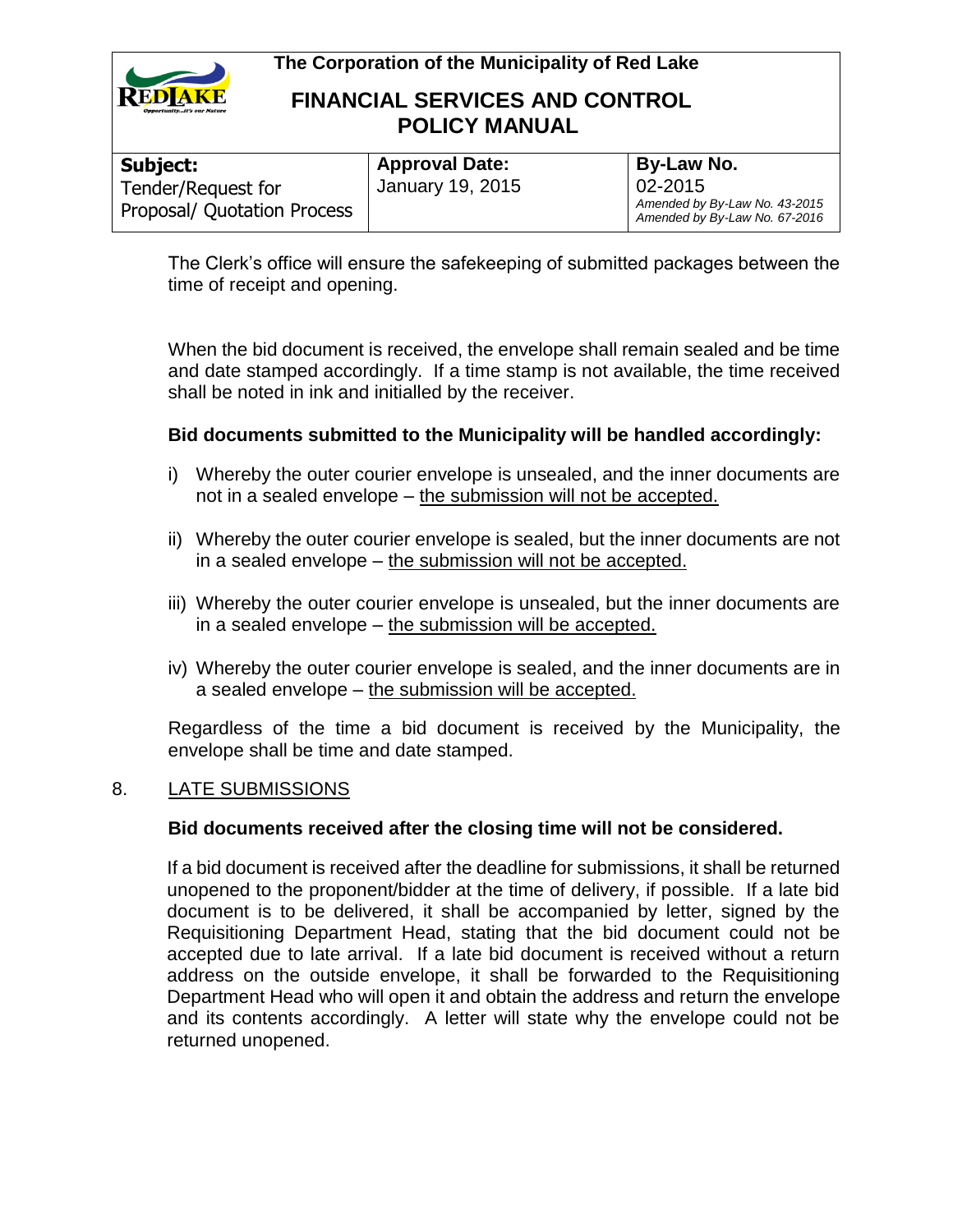

## **FINANCIAL SERVICES AND CONTROL POLICY MANUAL**

| Subject:                    | <b>Approval Date:</b> | By-Law No.                                                     |
|-----------------------------|-----------------------|----------------------------------------------------------------|
| Tender/Request for          | January 19, 2015      | 02-2015                                                        |
| Proposal/ Quotation Process |                       | Amended by By-Law No. 43-2015<br>Amended by By-Law No. 67-2016 |

The Clerk's office will check the mail daily during regular business hours. On the day of a Tender/RFP/Quotation closing, the mail will be checked preceding the bid document closing time.

The Municipality of Red Lake assumes no responsibility for bid documents received after the closing date and time.

### 9. WITHDRAWAL PROCEDURES – PRIOR TO CLOSING

A bid document may be withdrawn at any time up to the official closing time. The request shall be in writing to the Clerk's office on official company letterhead bearing the signature of the same person as in the originating bid document submitted or a designate. The Clerk's office will accept letters of withdrawal in person, by fax or by email. **Telephone requests shall not be considered.**

Letters of withdrawal shall be attached to the bid document envelope. Receipt of the bid document will be announced at the opening, reporting that the bid document has been "Withdrawn", and the envelope to remain unopened.

After the opening and subsequent award, the withdrawn bid document shall be returned to the submitting proponent/bidder.

#### 10. RE-SUBMISSION

The withdrawal of a bid document prior to the closing time does not disqualify a proponent/bidder from submitting another bid document on the same contract.

A proponent/bidder who has already submitted a bid document may submit a further bid document at any time up until closing. The last submission received shall supersede and invalidate all bid documents previously submitted by the same proponent/bidder.

### 11. CANCELLATION

When in the opinion of the Municipality of Red Lake it is advisable to cancel a Tender/RFP/Quotation Call, an advertisement shall be inserted in the same media originally used – municipal newsletter and website (as practicable) stating that the Tender/RFP/Quotation Call has been cancelled, the reason for such cancellation and whether or not the Tender/RFP/Quotation Call will be re-advertised. Each registered proponent/bidder who obtained a package shall be emailed or faxed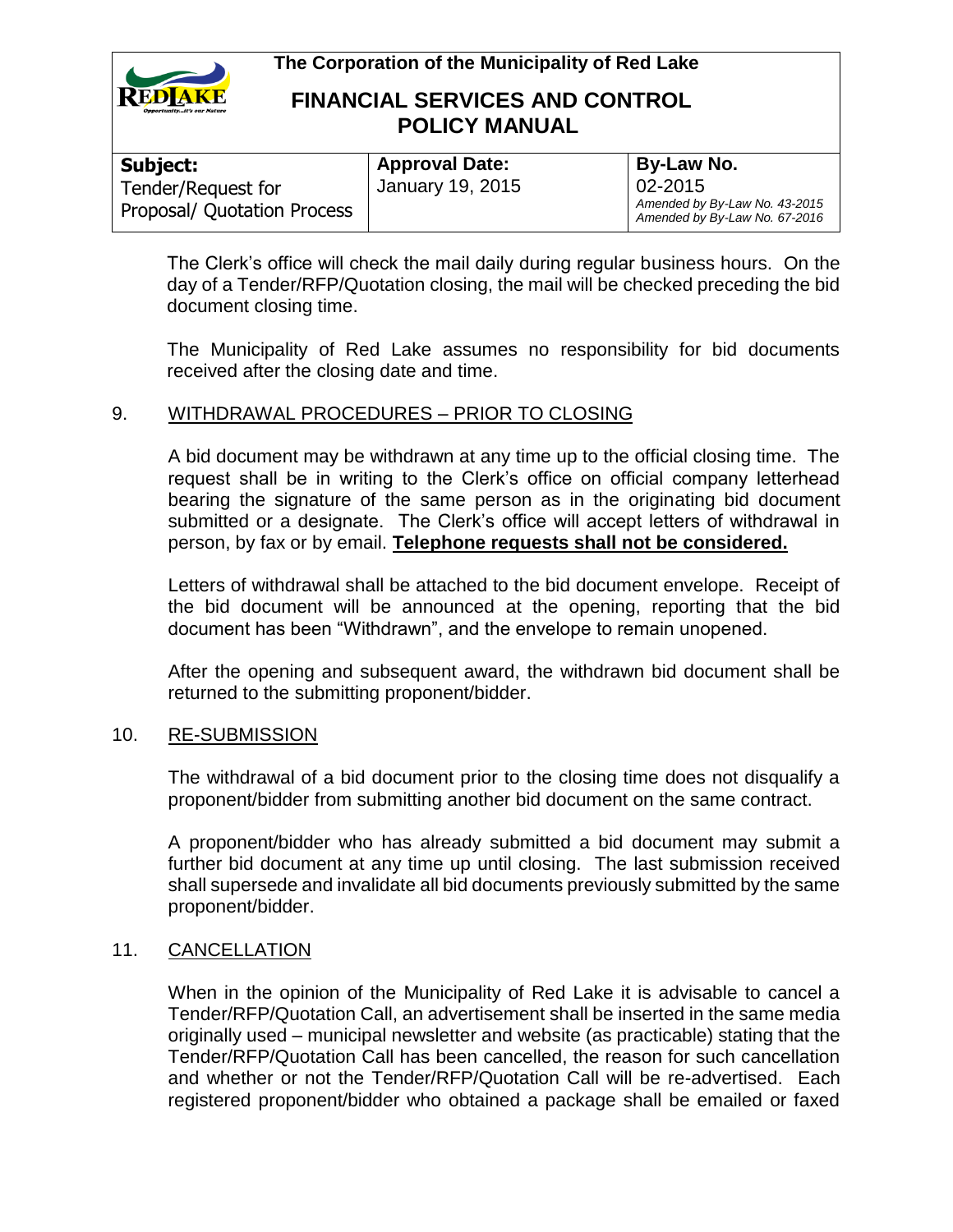



### **FINANCIAL SERVICES AND CONTROL POLICY MANUAL**

| Subject:                    |  |
|-----------------------------|--|
| Tender/Request for          |  |
| Proposal/ Quotation Process |  |

**Approval Date:** January 19, 2015 **By-Law No.** 02-2015 *Amended by By-Law No. 43-2015 Amended by By-Law No. 67-2016*

written notice of the cancellation of the Tender/RFP/Quotation Call and packages received shall be returned unopened and by mail to the proponent/bidder.

### 12. EXTENSION TO CLOSING

The Municipality of Red Lake reserves the right to extend the closing date of a Tender/RFP/Quotation Call. Extensions to closings shall be communicated directly to all **registered** proponents/bidders, via email or fax. In addition to the foregoing, if the preparation of a Municipal Newsletter coincides with the extension date, and providing that there is ample notice to the public regarding same, the closing extension may be communicated via Municipal Newsletter and/or Municipal Website.

### 13. ADDENDUMS

Addendums will be made available for pick-up in person, as well as via email or fax for those proponents/bidders who are registered. Completion of the *Registration Form* is imperative in order to keep proponents/bidders up to date regarding changes to the bid document. Notification of addendums cannot be assured without the completion of a *Registration Form*. Those who do not complete a *Registration Form* are responsible for obtaining all addendums associated with the project. The Municipality of Red Lake shall not be responsible for misinformed proponents/bidders who neglect to complete this form.

All questions relating to bid documents, including matters of clarification or otherwise, shall be directed to the Requisitioning Department Head in written form and emailed to [municipality@redlake.ca](mailto:municipality@redlake.ca)

Responses to questions will be communicated by way of an addendum prepared by the Requisitioning Department Head. The Requisitioning Department Head will be identified within the bid document to whom all questions shall be directed.

A deadline for submission of questions may be established at the discretion of the Requisitioning Department Head as specified in the Tender/RFP/Quotation Call package. If deemed necessary, the Requisitioning Department Head may extend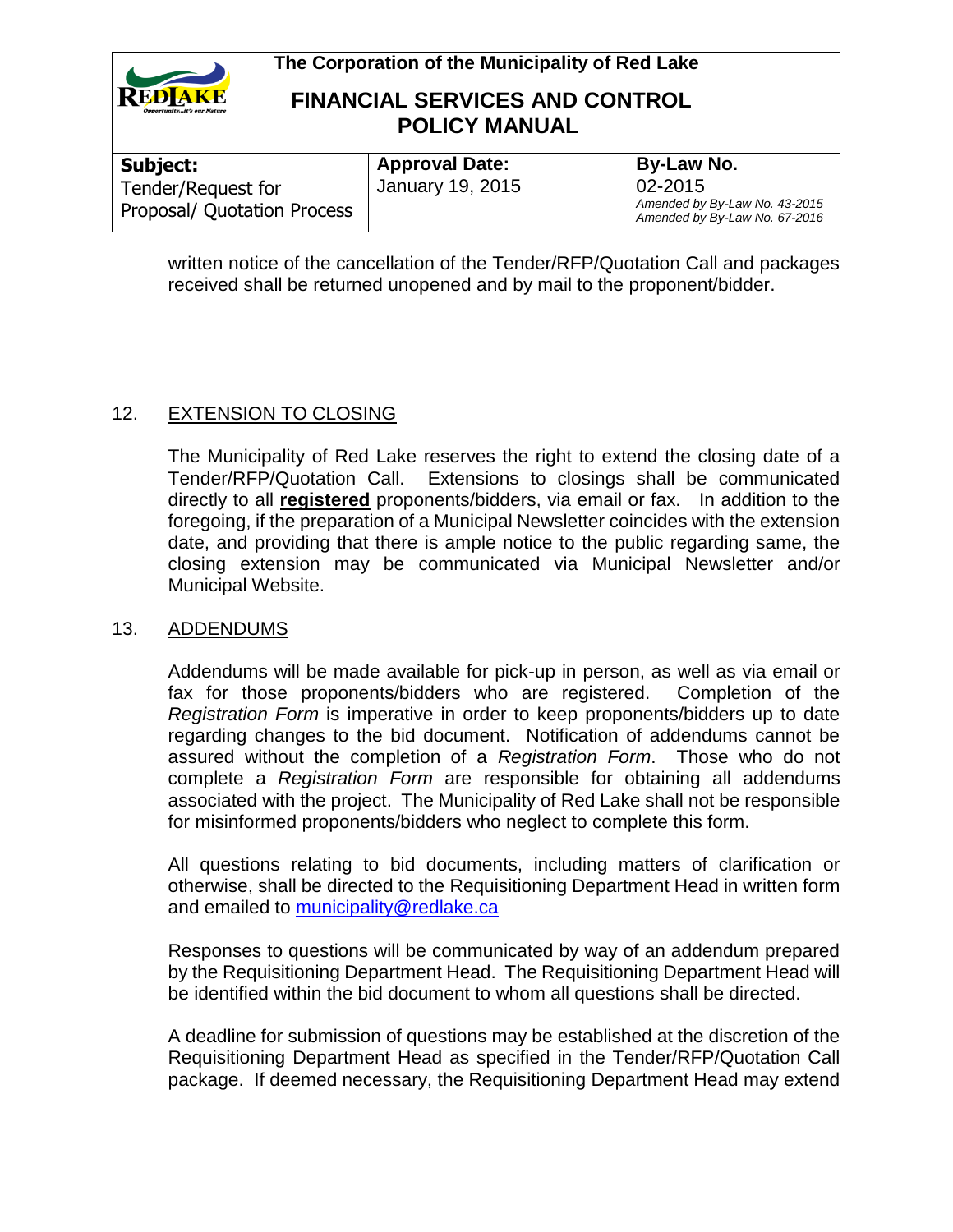

## **FINANCIAL SERVICES AND CONTROL POLICY MANUAL**

| Subject:                    | <b>Approval Date:</b> | By-Law No.                                                     |
|-----------------------------|-----------------------|----------------------------------------------------------------|
| Tender/Request for          | January 19, 2015      | 02-2015                                                        |
| Proposal/ Quotation Process |                       | Amended by By-Law No. 43-2015<br>Amended by By-Law No. 67-2016 |

the date of closing to provide bidders proponents/bidders with sufficient response time to addendums.

Addendums form part of the bid document and shall be submitted along with the originally distributed bid document.

### 14. OPENING

Completed bid documents will be publicly opened at the Municipal Office, Council Chambers, as soon as possible after the closing time, and on the day specified in the Tender/RFP/Quotation Call document.

The Requisitioning Department Head, along with a minimum of one (1) staff person from the Clerk's office, are to be in attendance at openings.

Members of the public attending are required to sign in at the opening.

- a) Tender Openings Tender amounts shall be read out along with the bidder's name and recorded by a staff person from the Clerk's office.
- b) RFP Openings RFP amounts shall not be read out, but the proponent's name shall be read out and recorded by a staff person from the Clerk's office.
- c) Quotation Openings Quotation amounts shall not be read out, but the proponent's name shall be read out and recorded by a staff person from the Clerk's office.

Openings shall be conducted per project, and not simultaneously within the same public opening. The next Tender/RFP/Quotation Call opening shall follow upon conclusion of the prior opening.

The Municipality of Red Lake is not responsible for any irregularities during the reading of information and will review and correct accordingly.

Results are unofficial upon completion of the opening process. Any decision as to acceptance or rejection of submissions due to irregularities shall not be made until a review by the Requisitioning Department Head or consulting firm has been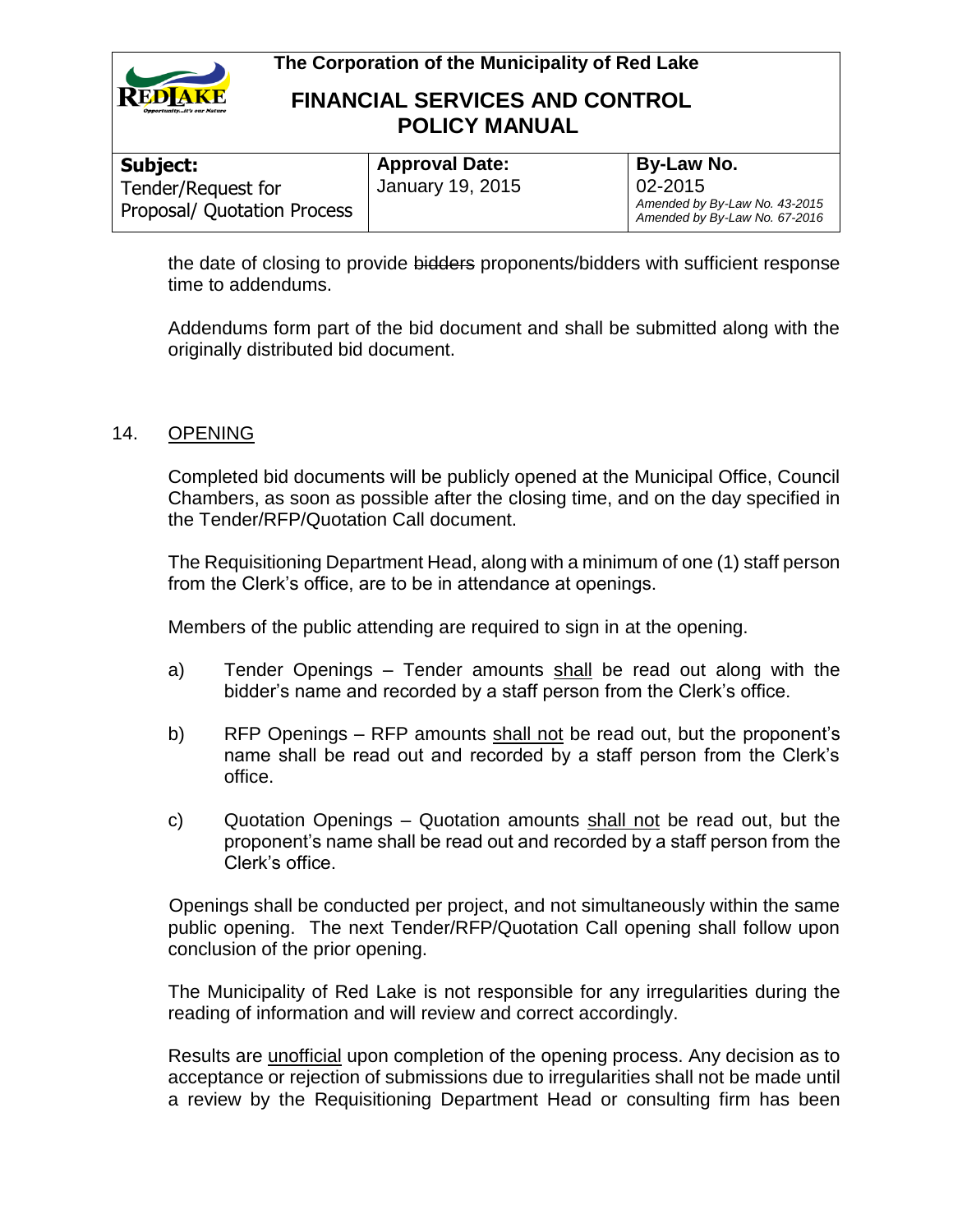

## **FINANCIAL SERVICES AND CONTROL POLICY MANUAL**

| By-Law No.                                                                    |
|-------------------------------------------------------------------------------|
| $02 - 2015$<br>Amended by By-Law No. 43-2015<br>Amended by By-Law No. 67-2016 |
| <b>Approval Date:</b><br>January 19, 2015                                     |

conducted, and all proponents/bidders will be instructed not to conclude any particular award results from the opening itself.

Where two or more bid documents are submitted in the same envelope, the one bearing the lower price shall be considered as the valid document.

Where two or more bid documents are submitted by the same proponent/bidder, and no withdrawal request has been received, and where both submissions are identical, only the submission received and time and date stamped at the latest time shall be considered.

Bid documents will be returned to the Requisitioning Department Head and/or Consulting Firm or Selection Committee, whichever the case may be, for evaluation.

#### Non-Budget Approval

If the project has not been included in an approved budget:

The Requisitioning Department Head, in consultation with the Consulting Firm, and/or Selection Committee, whichever the case may be, will prepare a staff report with a recommendation to Committee of the Whole or Council, along with a copy of the Unofficial Results Form, for the award of the project. The award will be formalized by a By-Law.

#### Post-Budget Approval

If the project has been included in an approved budget:

The Requisitioning Department Head, in consultation with the Consulting Firm, and/or Selection Committee, will prepare an Internal Memo with recommendation to the CAO, along with the Unofficial Results Form, for the award of the project. The award will be formalized by a By-Law. The Internal Memo/Unofficial Results Form shall accompany the By-Law for Council's information only.

#### Public Information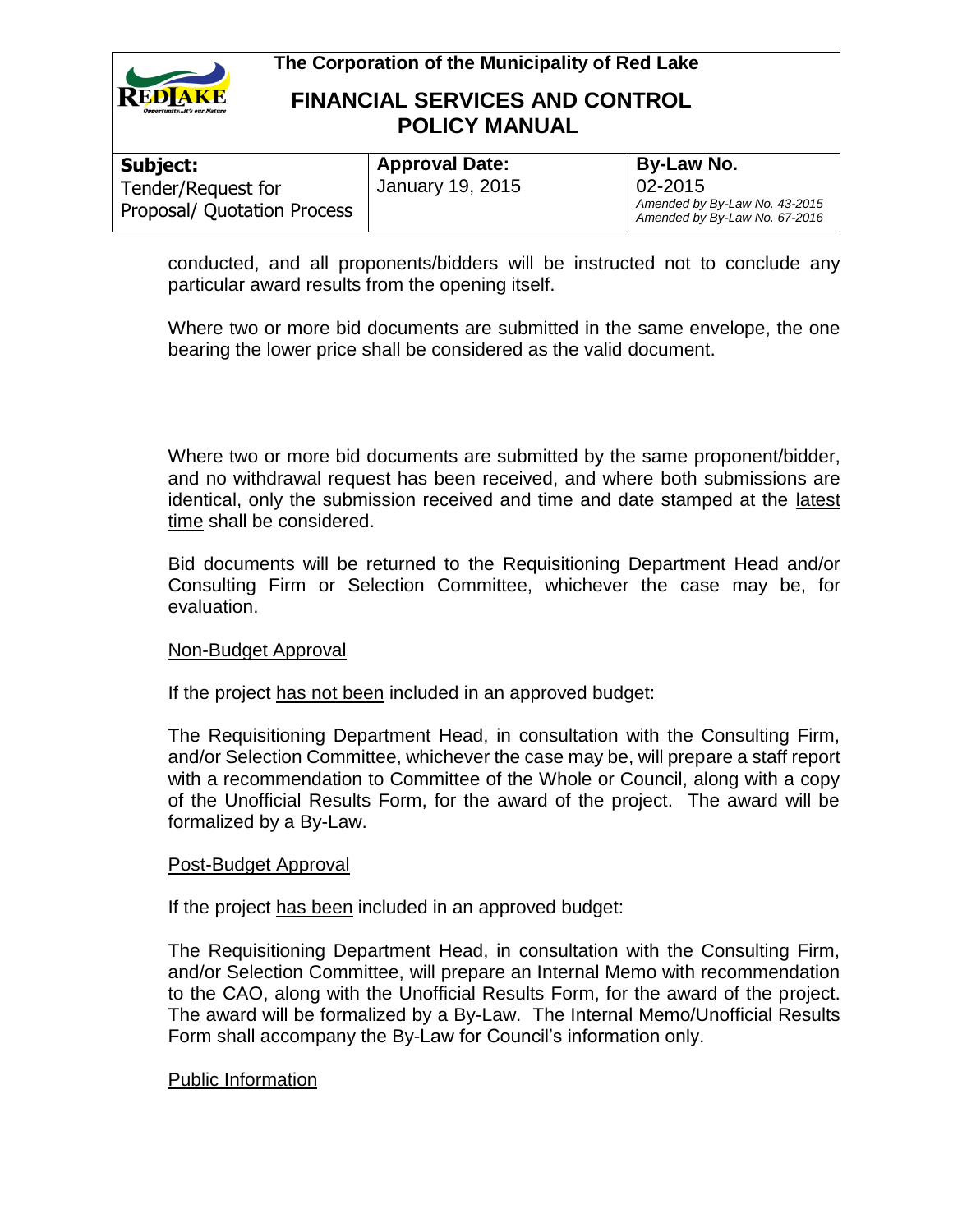

## **FINANCIAL SERVICES AND CONTROL POLICY MANUAL**

| Subject:                    | <b>Approval Date:</b> | By-Law No.                                                     |
|-----------------------------|-----------------------|----------------------------------------------------------------|
| Tender/Request for          | January 19, 2015      | 02-2015                                                        |
| Proposal/ Quotation Process |                       | Amended by By-Law No. 43-2015<br>Amended by By-Law No. 67-2016 |

Upon the opening of an RFP/Quotation, the names of proponents become public information, with the exception of the total price. A copy of the completed *Unofficial Results Form* is available to all registered proponents, but the total price will be blackened out.

Upon the opening of a Tender, the names of bidders and the total price become public information. A copy of the *Unofficial Results Form* is available to all registered bidders.

The *Unofficial Results Form* will form part of the Staff Report and will appear on an agenda of either a Committee of the Whole or Council meeting, at which time all information contained on the form, becomes public information.

Awards will be communicated by letter advising both successful and unsuccessful proponents/bidders.

### RESERVES THE RIGHT

The Municipality of Red Lake reserves the right to accept/reject/cancel or readvertise any Tender/RFP/Quotation Call. The lowest and/or any bid not necessarily accepted.

The Municipality of Red Lake reserves the right to define who can be qualified to bid for work or supply goods and services to the Municipality and reserves the right to exercise its intent to not contract with persons for the provision of goods and services who have delinquent accounts with the Municipality in accordance to the Qualified Suppliers Policy (Section 4.12 – Financial Services and Control Policy Manual).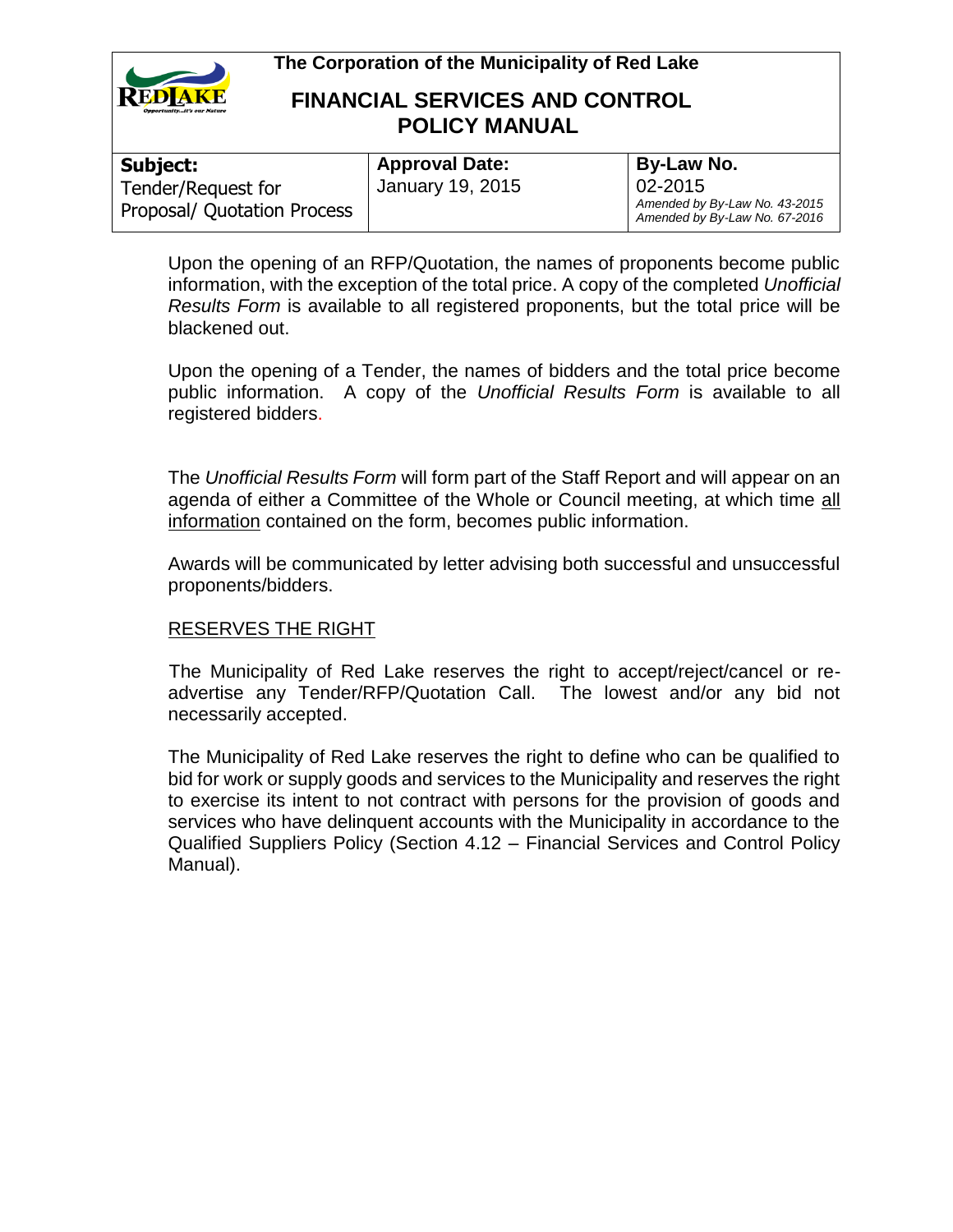*In advance of submitting your bid document; and to guarantee notification of addendums (if any) and provide the ability to ask questions related to the bid document, please complete the Registration Form and return it accordingly*

The Corporation of the Municipality of Red Lake



REGISTRATION FORM

Packages-will be available for pick-up in person, by email, or via the municipal website at **[www.redlake.ca](http://www.redlake.ca/)**.

**Addendums** to bid documents will be forwarded to all registered proponents/bidders upon completion of this form in order to **guarantee notification and receipt of addendums** (if any). Those who do not complete a *Registration Form* are responsible for obtaining all addendums associated with this project. The Municipality of Red Lake shall not be responsible for misinformed proponents/bidders who neglect to complete this form.

**Addendums become part of the bid document and shall be submitted along with the originally distributed bid document.**

Please return the completed form **in person, by email to [municipality@redlake.ca](mailto:municipality@redlake.ca) or by fax to (866) 681-2954**.

| PROJECT NAME             |                           |
|--------------------------|---------------------------|
| <b>CLOSING DATE</b>      |                           |
| <b>COMPANY NAME</b>      |                           |
| PRINCIPLE CONTACT        |                           |
| ADDRESS                  |                           |
| <b>ADDRESS (LINE 2)</b>  |                           |
| <b>CITY AND PROVINCE</b> |                           |
| POSTAL CODE              |                           |
| <b>TELEPHONE</b>         | $\left($<br>$\rightarrow$ |
| <b>FACSIMILE</b>         |                           |
| <b>EMAIL ADDRESS</b>     |                           |
| DATE:                    |                           |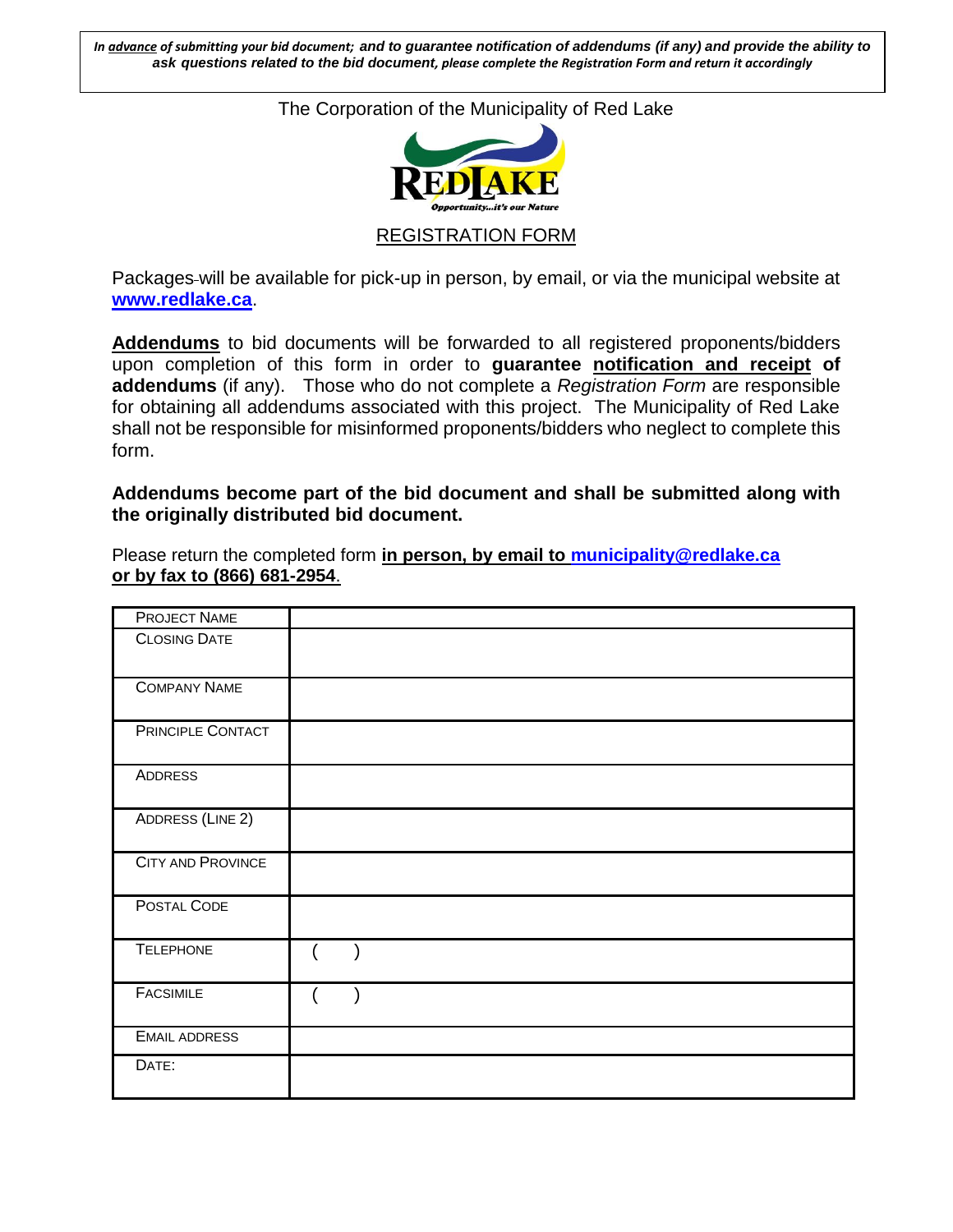

# UNOFFICIAL RESULTS FORM

# RFP/QUOTATION RESULTS

Project Name: \_\_\_\_\_\_\_\_\_\_\_\_\_\_\_\_\_\_\_\_\_\_\_\_\_\_\_\_\_\_\_\_\_\_\_\_\_\_\_\_\_\_\_\_\_\_\_\_\_\_\_\_\_\_\_\_\_\_\_\_\_\_\_\_

Closing Date and Time: \_\_\_\_\_\_\_\_\_\_\_\_\_\_\_\_\_\_\_\_\_\_\_\_\_\_\_\_\_\_\_\_\_\_\_\_\_\_\_\_\_\_\_\_\_\_\_\_\_\_\_\_\_\_\_\_\_

| No. | PROPONENT'S NAME | <b>TOTAL BASE</b><br>AMOUNT INCLUDING HST<br>(NOT TO BE READ ALOUD -<br>RECORDED ONLY) |
|-----|------------------|----------------------------------------------------------------------------------------|
| 1.  |                  |                                                                                        |
| 2.  |                  |                                                                                        |
| 3.  |                  |                                                                                        |
| 4.  |                  |                                                                                        |
| 5.  |                  |                                                                                        |
| 6.  |                  |                                                                                        |
| 7.  |                  |                                                                                        |
| 8.  |                  |                                                                                        |
| 9.  |                  |                                                                                        |
| 10  |                  |                                                                                        |

Requisitioning Dept. Head Signature: \_\_\_\_\_\_\_\_\_\_\_\_\_\_\_\_\_\_\_\_\_\_\_\_\_\_\_\_\_\_\_\_\_\_\_\_\_\_\_\_\_\_\_\_\_\_

Clerk's Dept. Signature: \_\_\_\_\_\_\_\_\_\_\_\_\_\_\_\_\_\_\_\_\_\_\_\_\_\_\_\_\_\_\_\_\_\_\_\_\_\_\_\_\_\_\_\_\_\_\_\_\_\_\_\_\_\_\_\_

The Municipality of Red Lake is not responsible for any irregularities during the reading of information and will review and correct accordingly.

#### **\*THE ABOVE RESULTS ARE PRELIMINARY AND NO CONCLUSION OF AWARD SHOULD BE MADE FROM THE INFORMATION ABOVE\***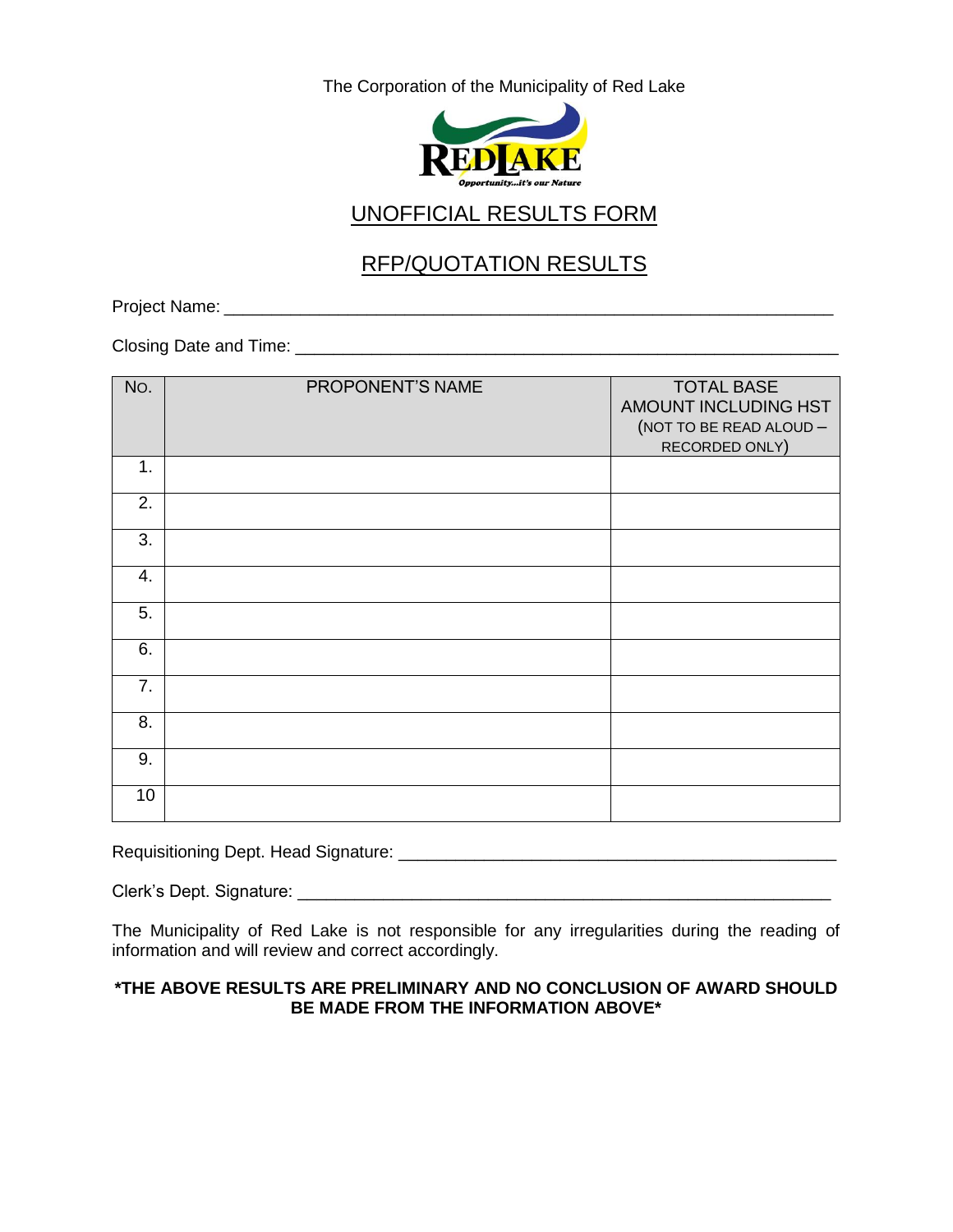

# UNOFFICIAL RESULTS FORM

# TENDER RESULTS

Project Name: \_\_\_\_\_\_\_\_\_\_\_\_\_\_\_\_\_\_\_\_\_\_\_\_\_\_\_\_\_\_\_\_\_\_\_\_\_\_\_\_\_\_\_\_\_\_\_\_\_\_\_\_\_\_\_\_\_\_\_\_\_\_\_\_

Closing Date and Time: \_\_\_\_\_\_\_\_\_\_\_\_\_\_\_\_\_\_\_\_\_\_\_\_\_\_\_\_\_\_\_\_\_\_\_\_\_\_\_\_\_\_\_\_\_\_\_\_\_\_\_\_\_\_\_\_\_

| No. | <b>BIDDER'S NAME</b> | <b>TOTAL BASE</b><br>AMOUNT INCLUDING<br><b>HST</b> |
|-----|----------------------|-----------------------------------------------------|
| 1.  |                      |                                                     |
| 2.  |                      |                                                     |
| 3.  |                      |                                                     |
| 4.  |                      |                                                     |
| 5.  |                      |                                                     |
| 6.  |                      |                                                     |
| 7.  |                      |                                                     |
| 8.  |                      |                                                     |
| 9.  |                      |                                                     |
| 10  |                      |                                                     |

Requisitioning Dept. Head/Staff Lead Signature: \_\_\_\_\_\_\_\_\_\_\_\_\_\_\_\_\_\_\_\_\_\_\_\_\_\_\_\_\_\_\_\_

Clerk's Dept. Signature: \_\_\_\_\_\_\_\_\_\_\_\_\_\_\_\_\_\_\_\_\_\_\_\_\_\_\_\_\_\_\_\_\_\_\_\_\_\_\_\_\_\_\_\_\_\_\_\_\_\_\_\_\_\_\_\_

The Municipality of Red Lake is not responsible for any irregularities during the reading of information and will review and correct accordingly.

#### **\*THE ABOVE RESULTS ARE PRELIMINARY AND NO CONCLUSION OF AWARD SHOULD BE MADE FROM THE INFORMATION ABOVE\***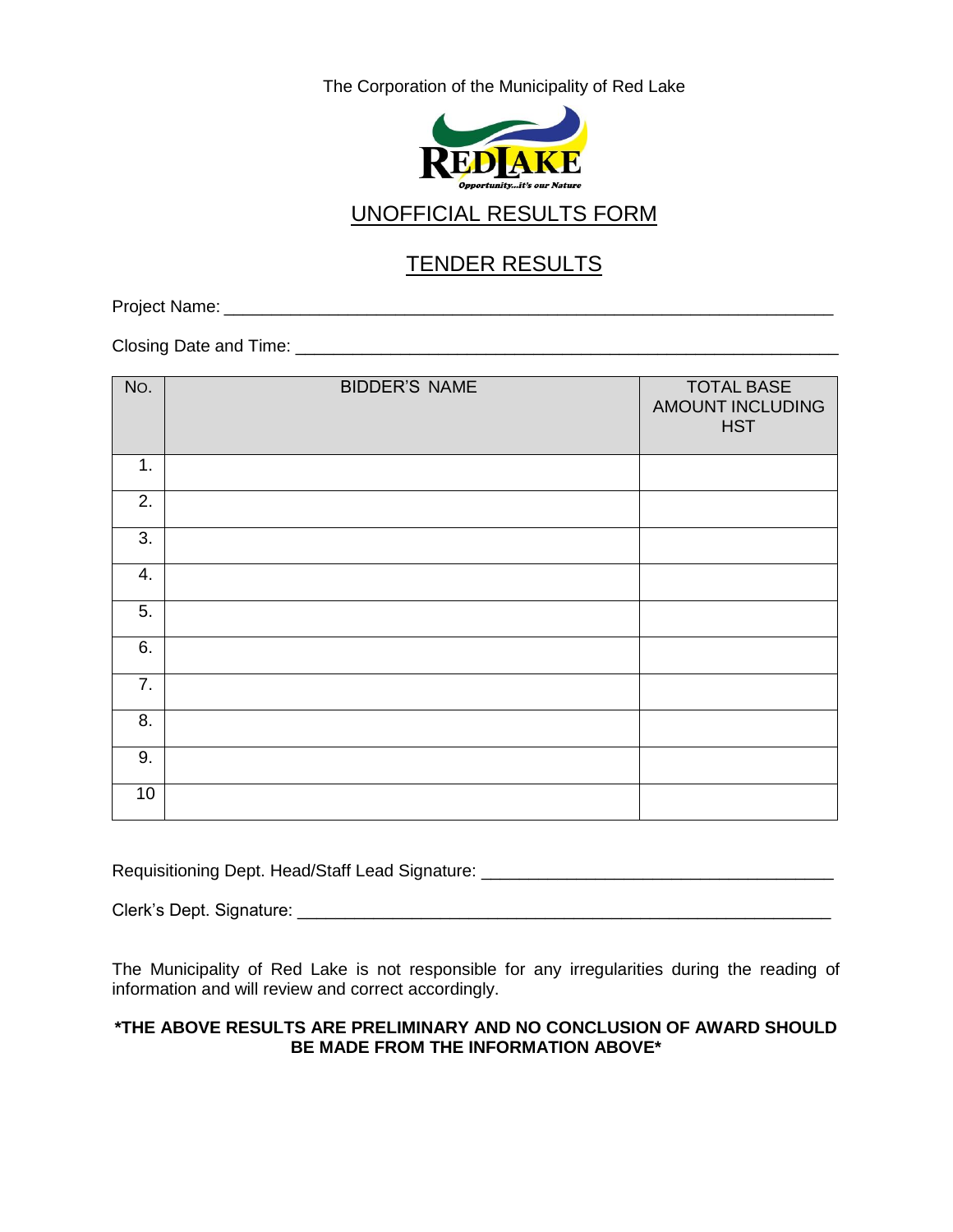

# ATTENDANCE FORM – TENDER/RFP/QUOTATION OPENING

Project Name:

Closing Date and Time:

| Name (Print) | Title | Company | Signature |
|--------------|-------|---------|-----------|
|              |       |         |           |
|              |       |         |           |
|              |       |         |           |
|              |       |         |           |
|              |       |         |           |
|              |       |         |           |
|              |       |         |           |
|              |       |         |           |
|              |       |         |           |
|              |       |         |           |
|              |       |         |           |
|              |       |         |           |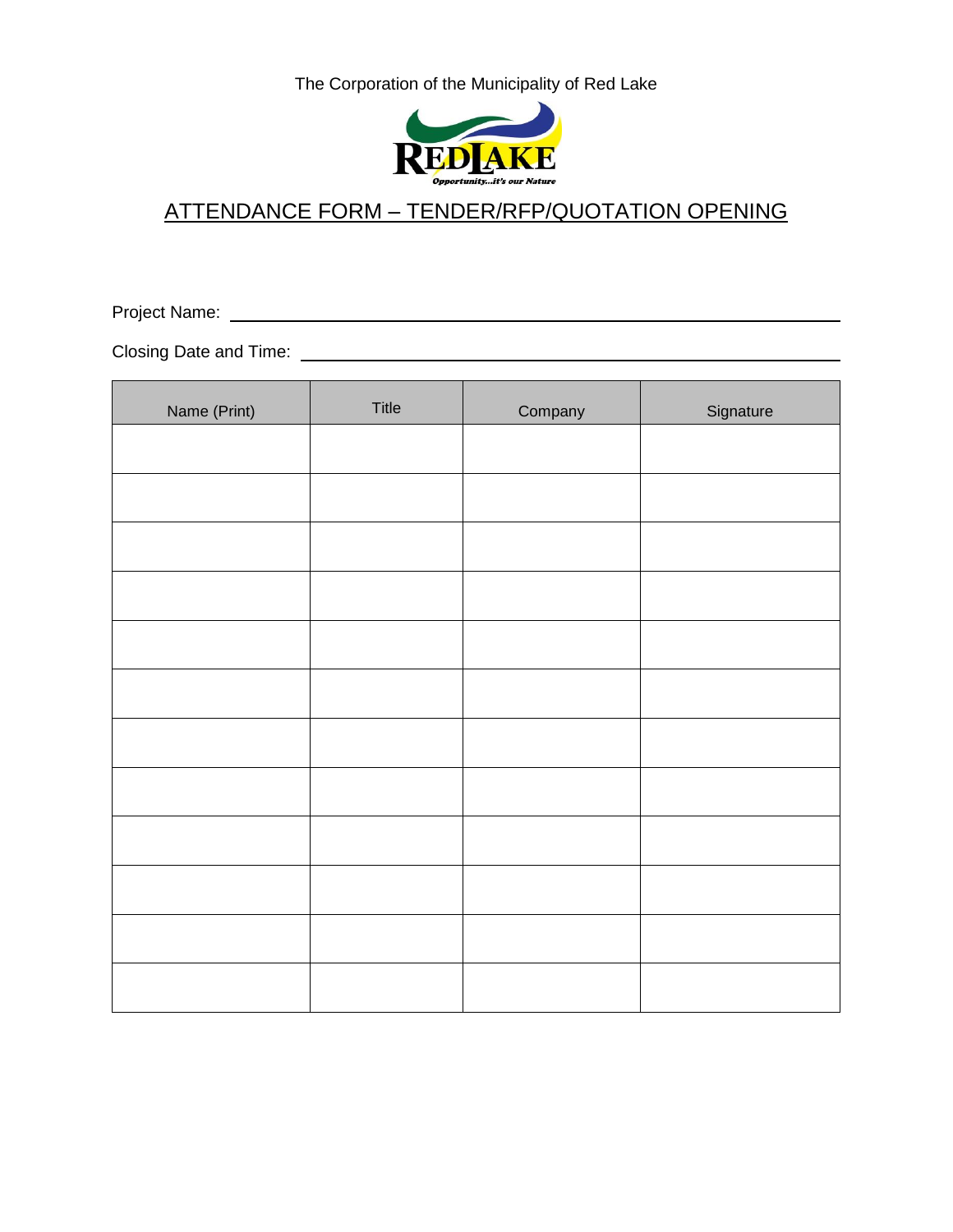

# MANDATORY SITE MEETING ATTENDANCE FORM

Project Name:

Site Visit Location/Date and Time:

| Name (Print) | Title | Company | Signature |
|--------------|-------|---------|-----------|
|              |       |         |           |
|              |       |         |           |
|              |       |         |           |
|              |       |         |           |
|              |       |         |           |
|              |       |         |           |
|              |       |         |           |
|              |       |         |           |
|              |       |         |           |
|              |       |         |           |
|              |       |         |           |
|              |       |         |           |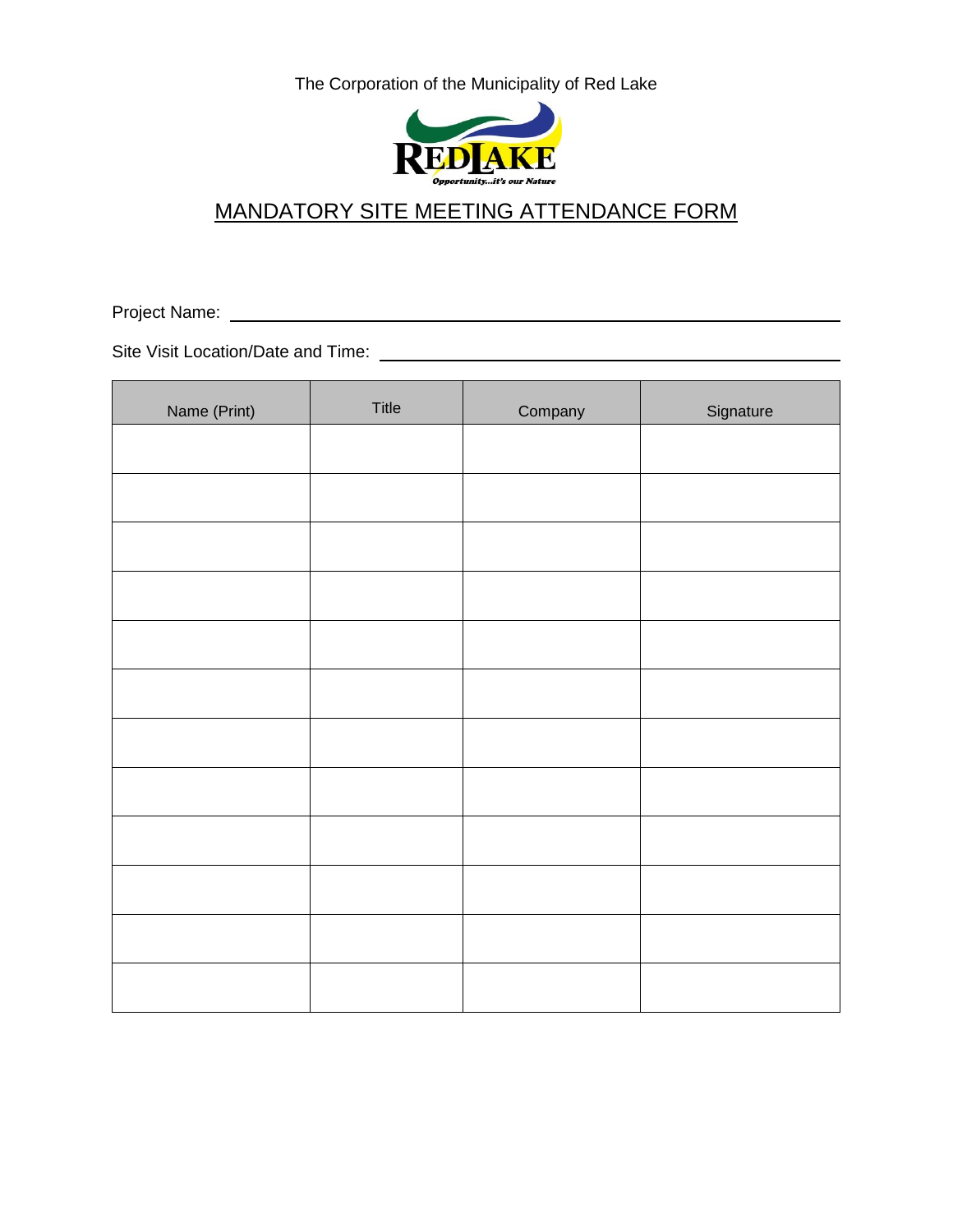

### GENERAL INSTRUCTIONS

- 1. All bid documents must be submitted in accordance to the location, date, time and manner as specified in the Tender/RFP/Quotation Call.
- 2. All **bid documents** and **corresponding addendums** must be submitted in a **sealed envelope**, and clearly marked as to its contents in ink or typed form, or by a pre-supplied label by the Municipality of Red Lake.
- 3. As submissions are received, they are time and date stamped by the Clerk's office at the Municipal Office to ensure compliance with the closing date and time.
- 4. The Municipality of Red Lake will not accept f**axed or emailed bid documents.**
- 5. Late submissions will not be accepted and will be returned unopened to the receiver at the time of submission and if not possible, shortly thereafter by regular mail.
- 6. Openings are a public process and will be held in the Council Chambers, Municipal Office at the time of closing or shortly thereafter, and on the date as specified in the Tender/RFP/Quotation Call documents.
- 7. For tenders, the name of the bidder and the total amount will be read aloud and duly recorded. For RFPs and Quotations, the name of the proponent will be read aloud and recorded, but not the total amount.
- 8. All members of the public in attendance at the opening are required to sign the *Attendance Form.*
- 9. Following the opening, the completed *Unofficial Results Form* and accompanying bid documents will be given to the Requisitioning Department Head for evaluation.

The lowest and/or any bid not necessarily accepted.

The Municipality of Red Lake reserves the right to accept/reject, cancel/re-advertise any Tender/RFP/Quotation Call.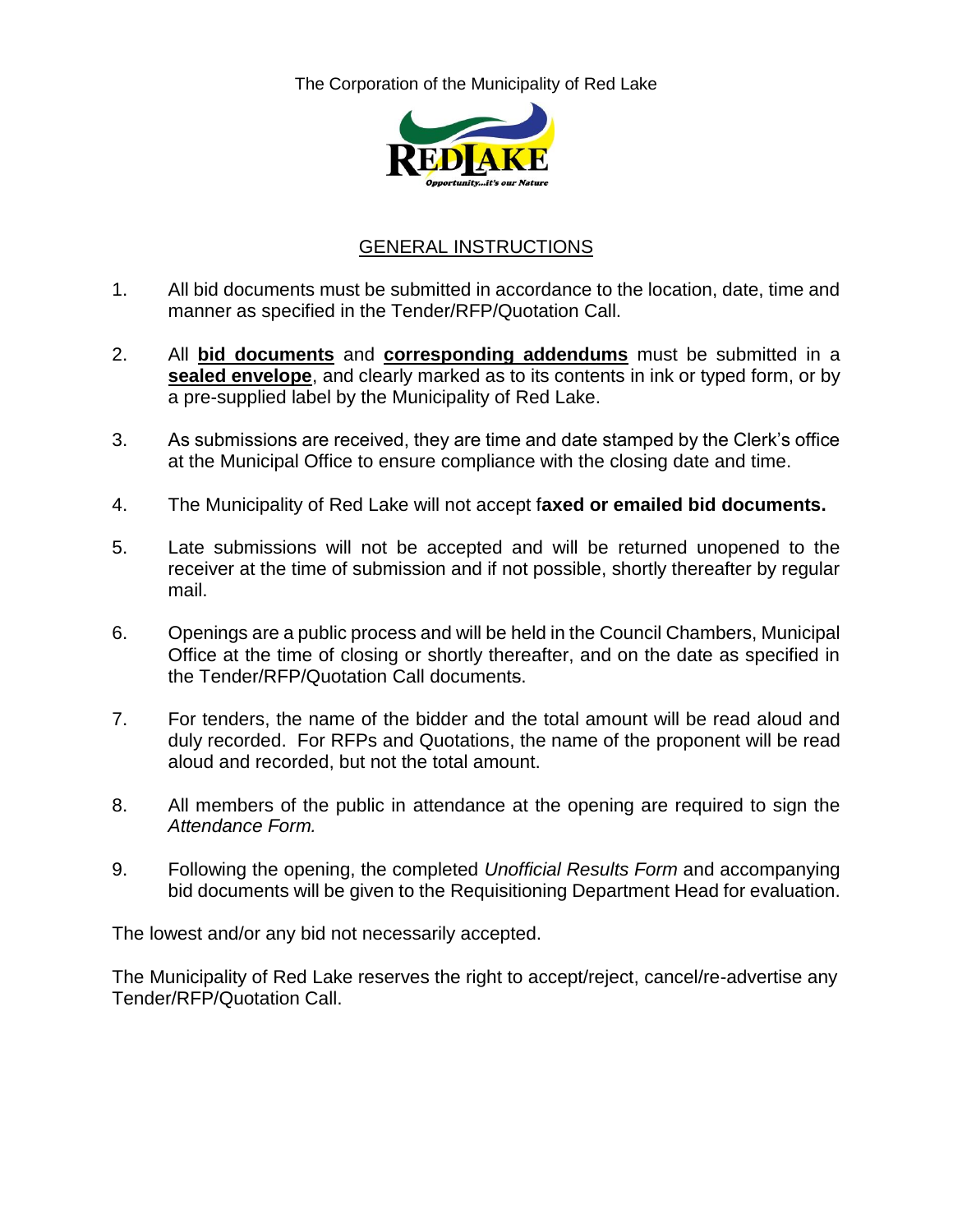### BID IRREGULARITIES

A Bid Irregularity is a deviation between the requirements (terms, conditions, specifications, special instructions) of a bid request and the information provided in a bid response.

For the purposes of this policy, Bid Irregularities are further classified as "**Major Irregularities**" or "**Minor Irregularities**".

A "**Major Irregularity**" is a deviation from the bid request that affects the price, quality, quantity or delivery, and is material to the award. If the deviation is permitted, the proponent/bidder could gain an unfair advantage over competitors. The Requisitioning Department Head must reject any bid, which contains a major irregularity.

A "**Minor Irregularity**" is a deviation from the bid request, which affects form, rather than substance. The effect on the price, quality or delivery is not material to the award. If the deviation is permitted or corrected, the proponent/bidder would not gain an unfair advantage over competitors. The Requisitioning Department Head may permit the proponent/bidder to correct a minor irregularity.

### Mathematical Errors – Rectified by Staff

The Treasurer or designate will correct errors in mathematical extensions and/or taxes, and the unit prices will govern.

#### Action Taken

The Requisitioning Department Head will be responsible for all action taken in dealing with bid irregularities, and acts in accordance to the nature of the irregularity:

- Major Irregularity (Automatic Rejection)
- Minor Irregularity (Proponent/Bidder May Rectify)
- Mathematical Error (Additions or Extensions) as above

**In the event that the Proponent/Bidder withdraws a bid due to the identification of a Major Irregularity, the Municipality may disqualify such Proponent/Bidder from participating in Municipal Tenders/RFP/Quotation Calls for a period of up to one (1) year.**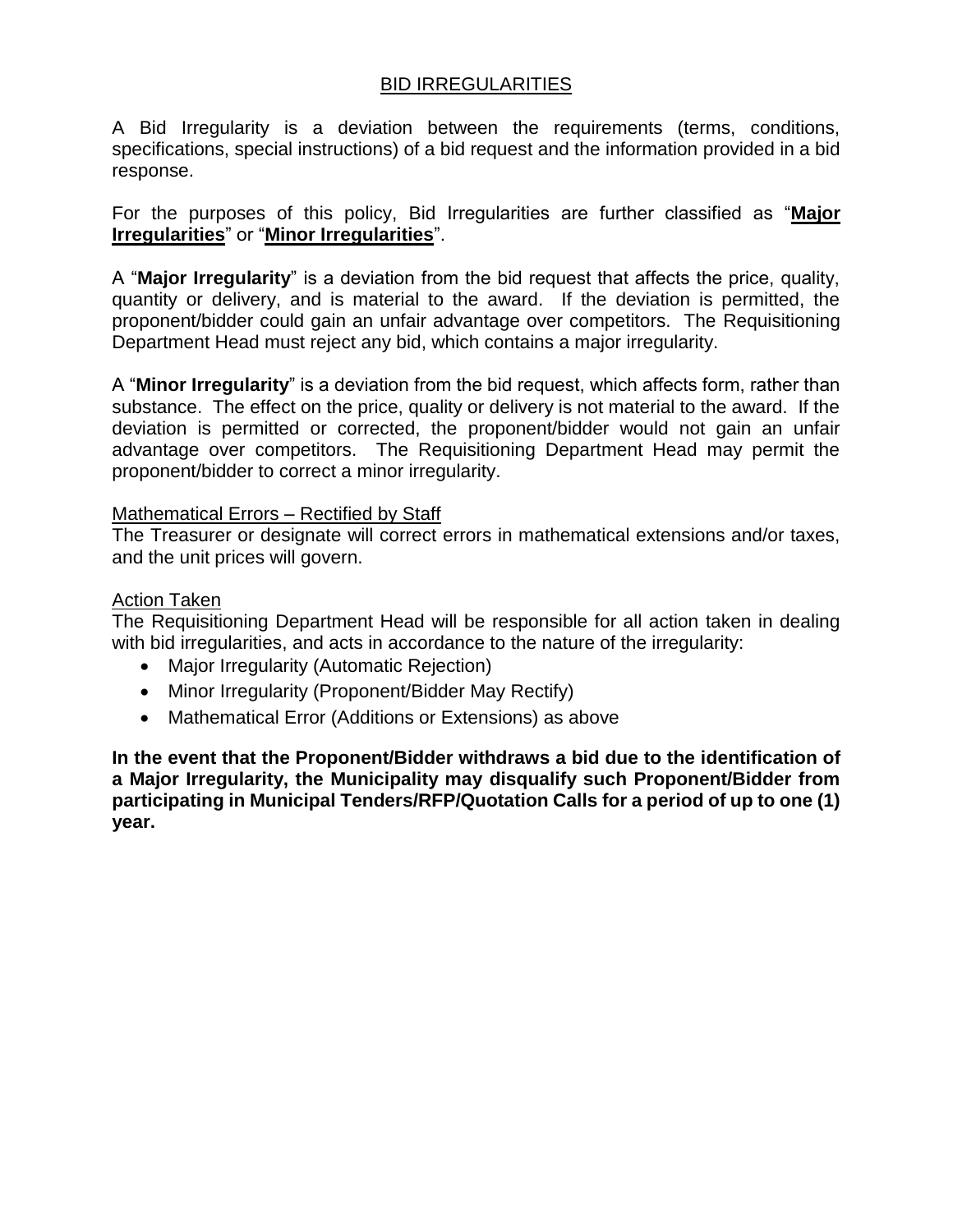### BID IRREGULARITIES – SUMMARY

|      | <b>DID INNLOULAINTILO – JUMIMANT</b>       |                         |       |                                    |
|------|--------------------------------------------|-------------------------|-------|------------------------------------|
| Item | Description                                | Major                   | Minor | Action                             |
| 1.   | <b>Faxed or Emailed Bid Documents</b>      | X                       |       | <b>Automatic Rejection</b>         |
| 2.   | Late Bids (By Any Amount of Time)          | $\overline{X}$          |       | <b>Automatic Rejection</b>         |
| 3.   | <b>Bid Completed in Pencil</b>             | X                       |       | <b>Automatic Rejection</b>         |
| 4.   | Bid Surety not submitted with the bid      | $\overline{X}$          |       | <b>Automatic Rejection</b>         |
|      | when the bid request (or any               |                         |       |                                    |
|      | addendum) indicated as such                |                         |       |                                    |
| 5.   | Execution of Agreement to Bond:            | $\overline{X}$          |       | <b>Automatic Rejection</b>         |
|      | a) Bond Company Corporate Seal or          |                         |       |                                    |
|      | Equivalent proof of authority to bind      |                         |       |                                    |
|      | company or signature missing               |                         |       |                                    |
|      | b) Surety Company not licensed to do       |                         |       |                                    |
|      | business in Ontario                        |                         |       |                                    |
| 6.   | <b>Execution of Bid Bonds:</b>             | $\overline{\mathsf{x}}$ |       | <b>Automatic Rejection</b>         |
|      | a) Corporate Seal or Equivalent proof of   |                         |       |                                    |
|      | authority to bind company or signature     |                         |       |                                    |
|      | of Proponent/Bidder or both missing        |                         |       |                                    |
|      | b) Corporate Seal or Equivalent proof of   |                         |       |                                    |
|      | authority to bind company or signature     |                         |       |                                    |
|      |                                            |                         |       |                                    |
| 7.   | of Bonding Company missing                 | X                       |       |                                    |
|      | Other Bid Security:                        |                         |       | <b>Automatic Rejection</b>         |
|      | Cheque which has not been certified        |                         |       |                                    |
| 8.   | Proponent/Bidder not attending             | $\mathsf{X}$            |       | <b>Automatic Rejection</b>         |
|      | mandatory site meeting by a qualified      |                         |       |                                    |
|      | representative of the organization         |                         |       |                                    |
| 9.   | <b>Unsealed Tender Envelopes (envelope</b> | X                       |       | <b>Automatic Rejection</b>         |
|      | containing tender documents - not          |                         |       |                                    |
|      | outer (courier) envelope)                  |                         |       |                                    |
| 10.  | Proper Response Envelope or Label          |                         | X     | Acceptable if received on time     |
|      | Not Used/Envelope does not indicate        |                         |       |                                    |
|      | project name                               |                         |       |                                    |
| 10.  | <b>Pricing or Signature Pages Missing</b>  | X                       |       | <b>Automatic Rejection</b>         |
| 12.  | Insufficient Financial Security (i.e. No   | $\overline{X}$ or       | X     | a) Where security is required and  |
|      | deposit or Bid Bond or Insufficient        |                         |       | amount is not specified in         |
|      | Deposit                                    |                         |       | request, Automatic Rejection       |
|      |                                            |                         |       | unless insufficiency is deminimus  |
|      |                                            |                         |       | (trivial or insignificant)         |
|      |                                            |                         |       |                                    |
|      |                                            |                         |       | b) Where security is required and  |
|      |                                            |                         |       | amount of security is specified in |
|      |                                            |                         |       | request, Automatic Rejection       |
| 13.  | Bid Received on documents other than       | X                       |       | Not acceptable unless specified    |
|      | those provided in request                  |                         |       | otherwise in request - Automatic   |
|      |                                            |                         |       | Rejection                          |
| 14.  | Execution of Bid Document - Proof of       | X                       |       | <b>Automatic Rejection</b>         |
|      | authority to bind is missing               |                         |       |                                    |